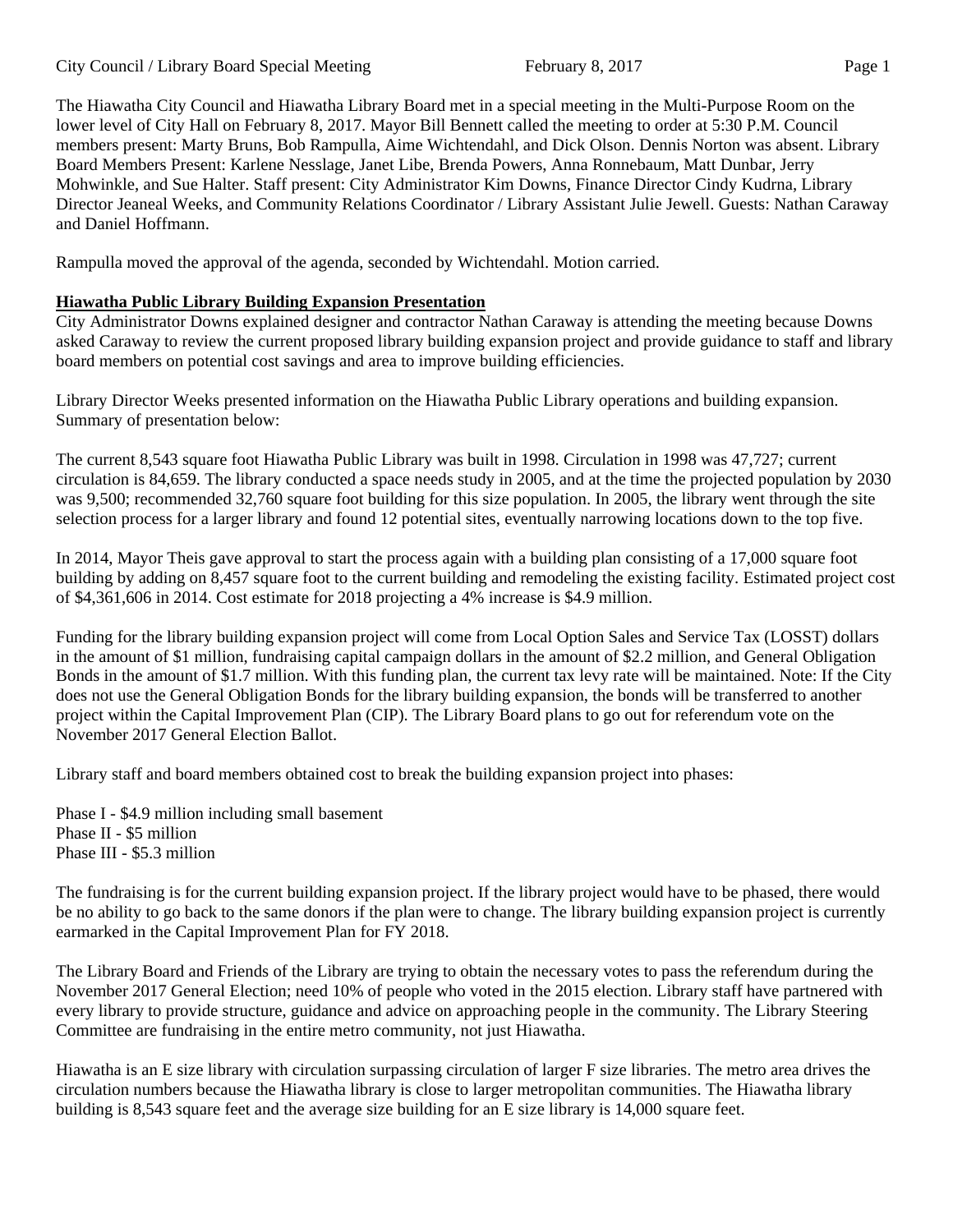## City Council / Library Board Special Meeting February 8, 2017 Page 2

There are 3,521 Hiawatha library cardholders with 2,100 residential houses. In FY 2015-2016, Hiawatha residents checked out 35,132 Hiawatha library materials, 15,477 Cedar Rapids library materials and 11,462 Marion library materials. Hiawatha library had 56,000 checked out items compared to 552,000 checked out items at all metro libraries.

Discussion and Question and Answer Session:

Mayor Bennett asked if the new Marion library will have an effect on Hiawatha library circulation. Library Director Weeks said no really; all libraries are utilized by all metro citizens depending on programming and services. Marion circulates more materials to Robins than Hiawatha does.

Council Member Bruns added the reason Hiawatha had so much circulation in 2008 was due to the flood. Even after Cedar Rapids recovered from the flood, Hiawatha circulation continued to increase without Cedar Rapids.

Mayor Bennett commented the City of Robins is in discussion on the possibility of building a library. Weeks commented if Robins did build a library they would be asked to join the metro network. The network is based on average per capita cost where cities pay 80% per capita; next year Hiawatha will ask Robins to pay \$85,000 for use of the Hiawatha library. Weeks said Robins called around in the last year and found out Hiawatha was a good deal.

Weeks explained Hiawatha is reimbursed by the state for out of city collections; Hiawatha is gaining from serving the larger community.

Council Member Wichendahl asked about additional staffing costs connected to the building expansion for personnel and benefits. Weeks answered the library will not need to hire any more staff at this time.

City Administrator Downs added staff has been working with Nathan Caraway to loot at the customer access locations and locations of staff stations to best serve the expanded building. Downs said Caraway is challenging the current building design plans to look at all aspects and usages such as adding a drop off spot at the back corner of the building where people wanting to drop off materials can go to a different location than customers coming to use the library.

Weeks mentioned the building expansion will have an increase on operating costs for things such as copiers, equipment and heating and cooling by approximately 7%.

Council Member Wichtendahl asked about additional parking. Weeks said no additional parking can be added to the lot and one handicap spot was already moved to gain a space. Weeks said it is a possibility to use on street parking and city hall parking for overflow.

Downs added current parking meets zoning requirements even with the building expansion.

Council Member Wichtendahl asked if there was a back up plan in case the library expansion referendum did not pass. Weeks said the library will have to continue to educate; one option is eliminating the basement as it is the highest cost, but is important for storage and for use as a storm shelter.

Council Member Wichtendahl said as a council member she does receive pressure to lower taxes. Wichtendahl continued to state during the 2015 General Election the fire station received votes but not majority vote. Wichtendahl stated her preference to keep as much off the ballot as possible; the more the library can fundraise the better. Weeks said library staff plans to work hard to get the necessary votes to pass the referendum.

Council Member Wichtendahl commented the Cedar Rapids library turned out bad for the city. Weeks said it is not Hiawatha's intent to overbuild and library staff will work hard to get the word out that Hiawatha is not Marion or Cedar Rapids; the project is scalable based on size of the community.

Council Member Rampulla stated there has been enough analysis on the library expansion project and now it is time to get moving. Rampulla added it depends on how the project is funded, a 10 or 20 year bond.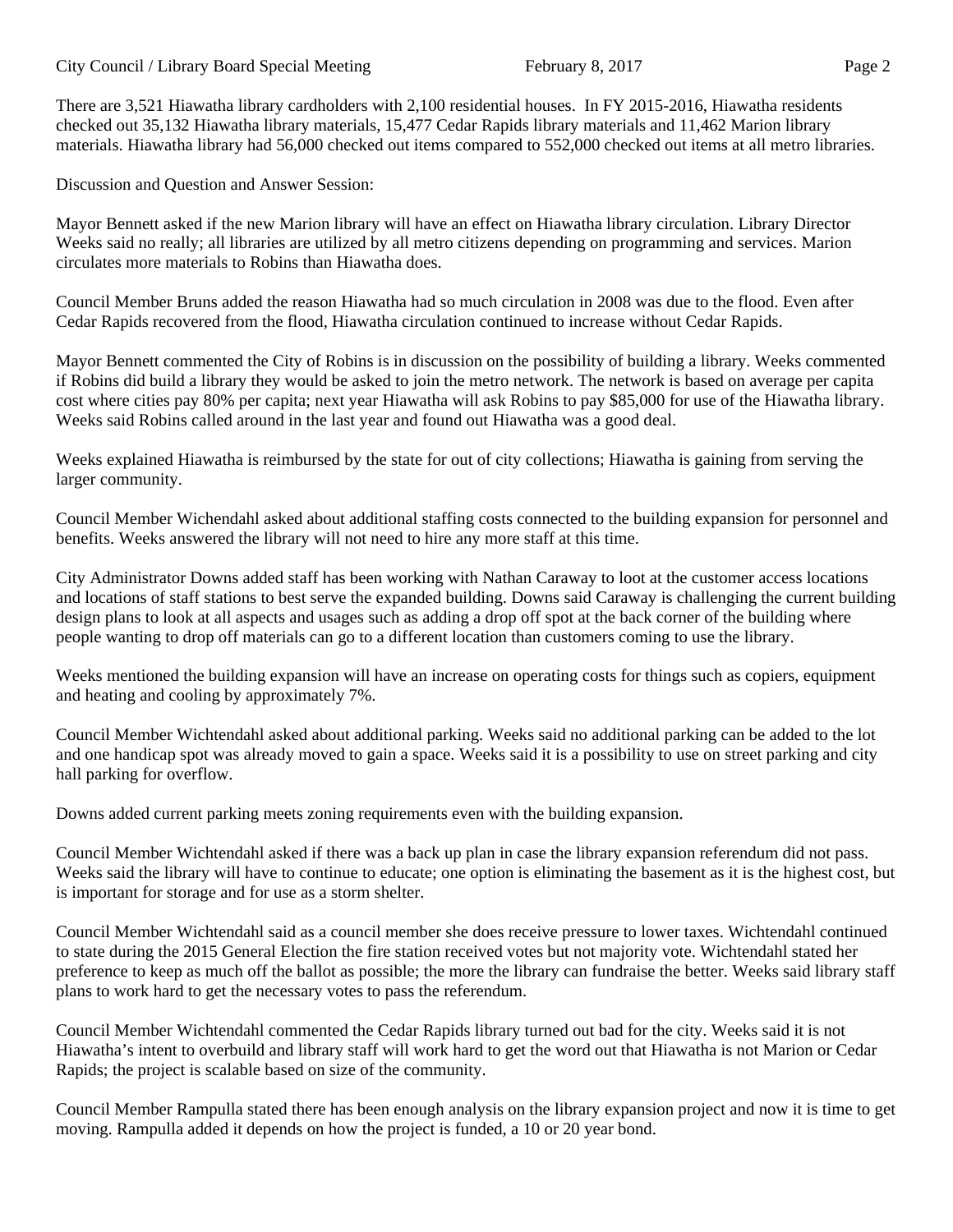Downs noted the library bonding is included in its FY 2017 CIP bonding totals with a 13 year bond estimate, which will allow the City's levy rate to stay intact at 15.40.

Council Member Olson said library staff needs to stay the course and climb the hill; it is a big task to accomplish \$2 million in fundraising.

Weeks noted the 2015 General Election was different because the library was asking citizens to pass a \$0.27 levy similar to Cedar Rapids process for their new library. Weeks said library staff learned a lot from that experience and should have put a sunset on the levy.

Council Member Rampulla stressed the importance of using social media to reach the public and targeting the Hall Perrine grant.

Weeks said library staff presented to Hall Perrine about one year ago but Hall Perrine wanted to wait for the referendum so they can be the gap funding source. Weeks added if the library receives the grant, it would be more than a quarter of \$2 million in fundraising.

Downs asked for Council input on constructing the library expansion project in phases considering the funding requirements increase for each phase. Council Members were of the opinion that a phased project did not make sense due to a \$400,000 increase and loss of potential fundraising opportunities.

Downs noted the dollars earmarked in the CIP are dependent on securing the necessary fundraising dollars; the City is going to need to know where the library is with fundraising when it is time to put the measure on the ballot for vote. Weeks said there is no way of knowing exact information because the library will not have the Hall Perrine grant at that time.

Designer and contractor Nathan Caraway reminded Council and the Library Board there is no contract in place for his services, Caraway is only here to provide guidance on the project.

Council Member Olson expressed he did not believe the library needed the basement; eliminating this feature could bridge the gap. Weeks said the basement is \$500,000 of the cost. Bruns disagreed and saw value in the basement for mechanical room, storage and safety from storms.

Weeks explained the library currently has nowhere to take people when the sirens go off; everyone cannot fit in the bathroom and the whole building has windows. Weeks said if the basement goes away, the library must have another option for weather emergencies. Olson questioned the need for the City to provide a storm shelter now when it has not been an option in the last 20 years. Weeks added the mechanical equipment would also be located in the basement and a large part of the cost is the elevator necessary to get people down to the basement.

Council Member Rampulla stated everything must be in place by August to get the measure on the November ballot. Rampulla wondered if this was feasible.

Council Member Wichtendahl mentioned during a work session, council and staff had discussion on adding solar panels with future construction for City buildings; library should keep this in mind for the expansion.

*Rampulla moved City Council support of the library staff and board members to move forward with finalizing the design plans for the construction of the library building expansion project and to take the steps necessary to place the measure on the November General Election Ballot for referendum vote, seconded by Olson. Motion carried.* 

Rampulla moved to adjourn at 6:36 P.M. seconded by Wichtendahl. Motion carried.